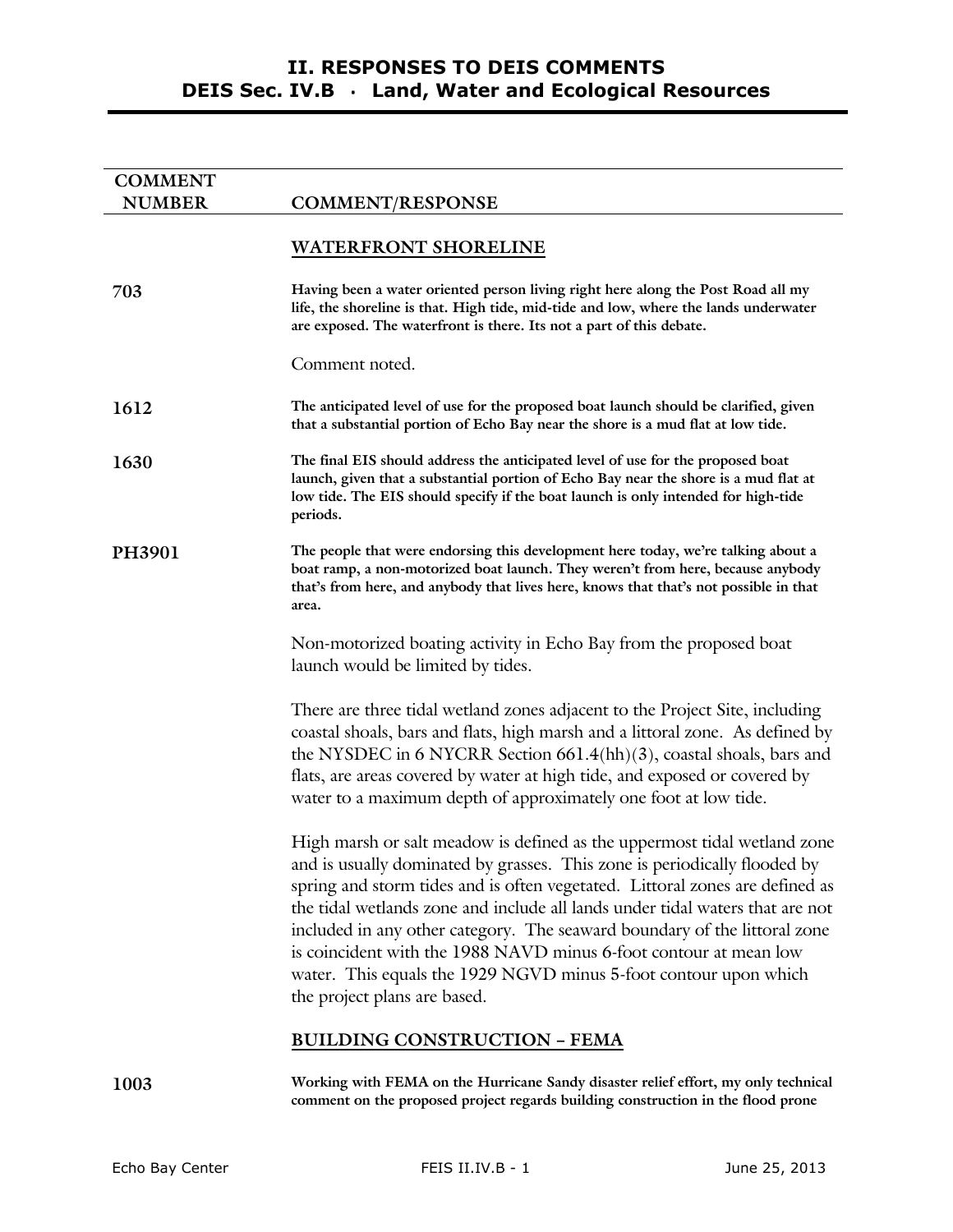|              | area of Echo Bay. Global warming is for real, but FEMA maps only reflect current<br>flooding conditions. Therefore it would be useful now, to avoid spiraling private<br>flood insurance rates and possible repetitive building damages, to provide another<br>two or three feet of freeboard above the two foot (2') freeboard already required by<br>New Rochelle's Building Code for the building closest to the water's edge.                                                                                                                                                                                                                                                                                                                                                                                                                                                                                                                                                                                        |
|--------------|--------------------------------------------------------------------------------------------------------------------------------------------------------------------------------------------------------------------------------------------------------------------------------------------------------------------------------------------------------------------------------------------------------------------------------------------------------------------------------------------------------------------------------------------------------------------------------------------------------------------------------------------------------------------------------------------------------------------------------------------------------------------------------------------------------------------------------------------------------------------------------------------------------------------------------------------------------------------------------------------------------------------------|
| 1107         | The applicant should see if new flood plain levels are being set, due to Superstorm<br>Sandy. In many areas the flood plains are being redefined. What does this mean to<br>the site? If the building is within a foot of the new flood plain, it should consider<br>elevating MEP equipment and/or providing floodproofing mitigation measures, such<br>as flood doors, locating louvers above potential flood levels, providing sump pits and<br>submersible pumps for pumping any water out, and providing electrical conduit<br>capable of being submerged in water, etc.                                                                                                                                                                                                                                                                                                                                                                                                                                            |
| 1217<br>1515 | It doesn't look like the current plan takes into consideration the current FEMA<br>recommendations for flood plain and freeboard? This could have an impact on<br>shoreline protection. The plans don't indicate any of the baseline mechanical systems<br>that need to be located above the FEMA flood plain or the life safety issues that are<br>being addressed related to flooding.                                                                                                                                                                                                                                                                                                                                                                                                                                                                                                                                                                                                                                 |
| 1610         | Because the site is located within a flood zone, there is a major concern that the new<br>development will be impacted by future storms and storm surges.                                                                                                                                                                                                                                                                                                                                                                                                                                                                                                                                                                                                                                                                                                                                                                                                                                                                |
| 1627         | The draft EIS notes that a substantial portion of the development site is located<br>within a flood zone. This has been confirmed again by the recently released FEMA<br>flood advisory maps. This is a major concern with the proposed development given<br>the storm surge that occurred in some parts of our region as part of superstorm<br>Sandy. The architectural drawings do not show the proposed building to be raised<br>above grade. It would appear that a storm surge could severely damage units located<br>in "panhandle" of the development that extends towards the water's edge. The final<br>EIS should address this issue and identify the precautions the applicant intends to<br>take to reduce flood risk. We note the draft EIS describes shoreline stabilization<br>along with plantings as the only measure currently proposed. We do not believe this<br>to be enough to prevent storm surge events, particularly given the Stephenson Brook<br>outfall, which is also adjacent to the site. |
|              | In January 2013, FEMA issued updated Advisory Base Flood Elevation<br>Maps for use by communities in guiding Hurricane Sandy reconstruction<br>efforts. These updated FEMA maps, though not yet official, are expected<br>to be adopted by local municipalities within the next 18-24 months. The<br>site plan for the Project has been designed to accommodate the projected<br>2' to 3' increase in the base flood elevation (BFE). Further, in accordance<br>with the Code of the City of New Rochelle, Chapter 111, Building<br>Construction, Article IV, Flood Damage Prevention, the new residential<br>structure has been designed with the lowest floor elevated a minimum of<br>2' above the BFE and will utilize materials and utility equipment (if not<br>elevated) resistant to flood damage.                                                                                                                                                                                                               |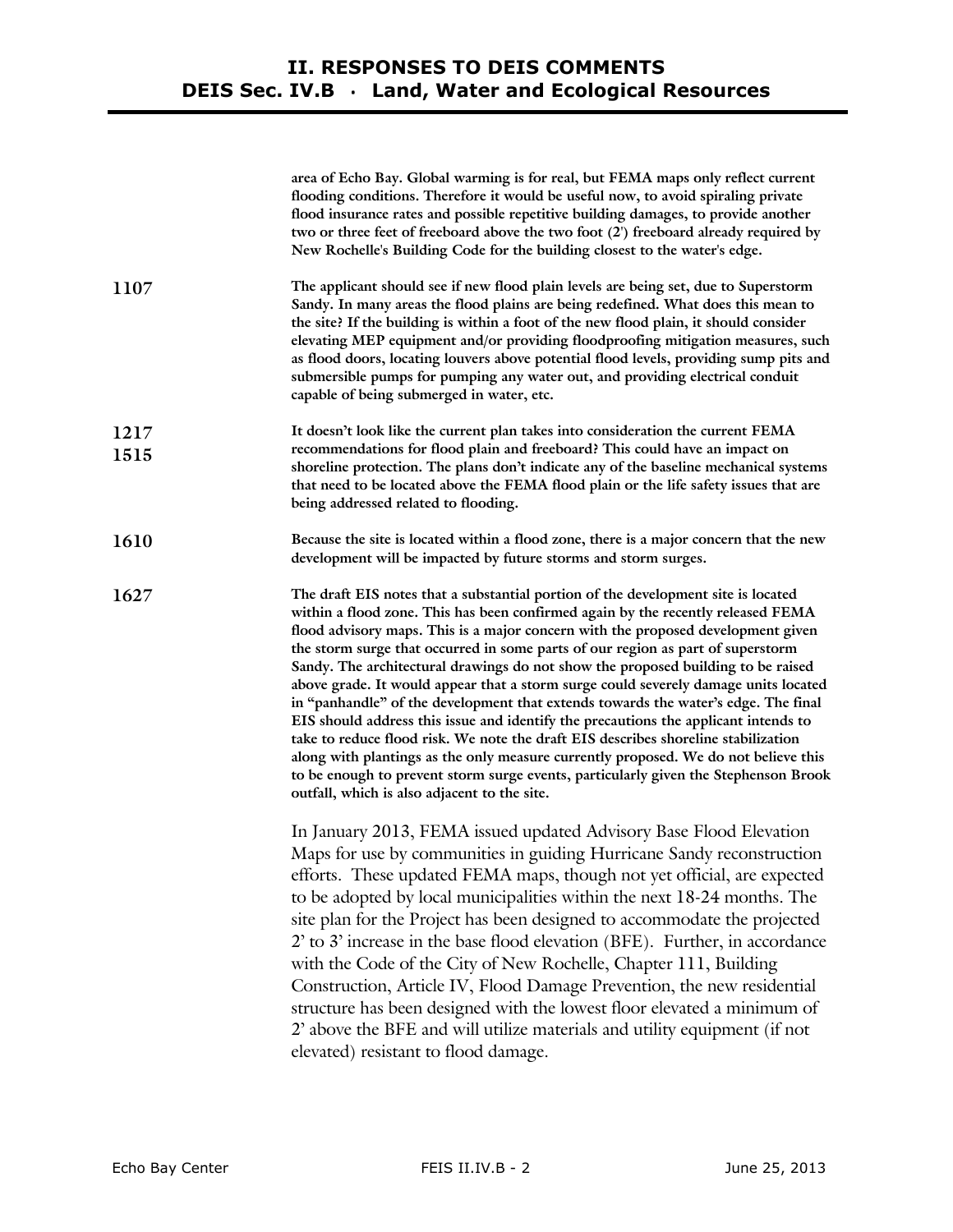#### **DREDGING IN ECHO BAY**

| PH3103 | And if you open up the waterfront, what waterfront? You're talking about kayaks?   |
|--------|------------------------------------------------------------------------------------|
|        | That's a mudhole back there. I haven't heard anybody talking about money to dredge |
|        | it out.                                                                            |

**PH3903 I'm not sure where you guys have come as far as dredging. I know that it's a very expensive project. And I know that the people in my neighbor were very excited about the original plan, because it was going to include dredging, and it was going to restore that for us. The area down there at low tide is horrible.** 

> The Project does not include dredging in Echo Bay. Kayak activity from the proposed non-motorized boat launch would occur when tide levels permit.

In order to prevent continued degradation of the shoreline and bay, the Project would include permanent stabilization of the dilapidated bulkheads and seawalls that armor the shoreline with a rip rap stone or concrete armor and reconstruction of the deteriorated seawalls with a concrete or timber bulkhead system.

#### **NEW YORK STATE DEC REGULATION**

**1901 Portions of the project area are regulated pursuant to Article 25 of the Environmental Conservation Law, tidal wetlands. These areas include Littoral Zone, Coastal Shoals, Bars and Flats, and Adjacent Area, as defined in the tidal wetland Regulations 6 NYCRR Part 661. The tidal wetland adjacent area is generally defined as land immediately adjacent to a tidal wetland extending to whichever of the following limits is closest to the wetland: (i) 300 feet landward of the most landward boundary of a tidal wetland; or (ii) to the seaward edge of the closest lawfully and presently existing, functional and substantial fabricated structure which lies generally parallel to the tidal wetland landward boundary and which is a minimum of 100 feet in length (ex. road, bulkhead); (iii) to the elevation contour of 10 feet above mean sea level. DEC staff visited the site August 15, 2012 to determine if the existing bulkhead and riprap constitute a barrier as described in (ii) above. Based on the site visit and the NYSDEC Division of Fish and Wildlife guidance on functionality of structures under the tidal wetlands Act (DFW-1)2, and substantiated by the information in DEIS Appendix 3 Shoreline Assessment Report, staff have determined that the existing deteriorated bulkheads and riprap do not constitute an existing, functional and substantial fabricated structure. Therefore the Adjacent Area on the site will extend to the 10-foot contour.** 

> Comment noted. In the DEIS, the analysis indicates that based on Section  $661.4(b)(1)$  of the Tidal Wetland regulations, it appears the Adjacent Area to the project site would terminate at the seaward edge of the seawalls and revetments that line the majority of the northern shoreline of Echo Bay. However, the NYS DEC has determined, based on a site visit on August 15, 2012, that the existing deteriorated bulkheads and riprap do not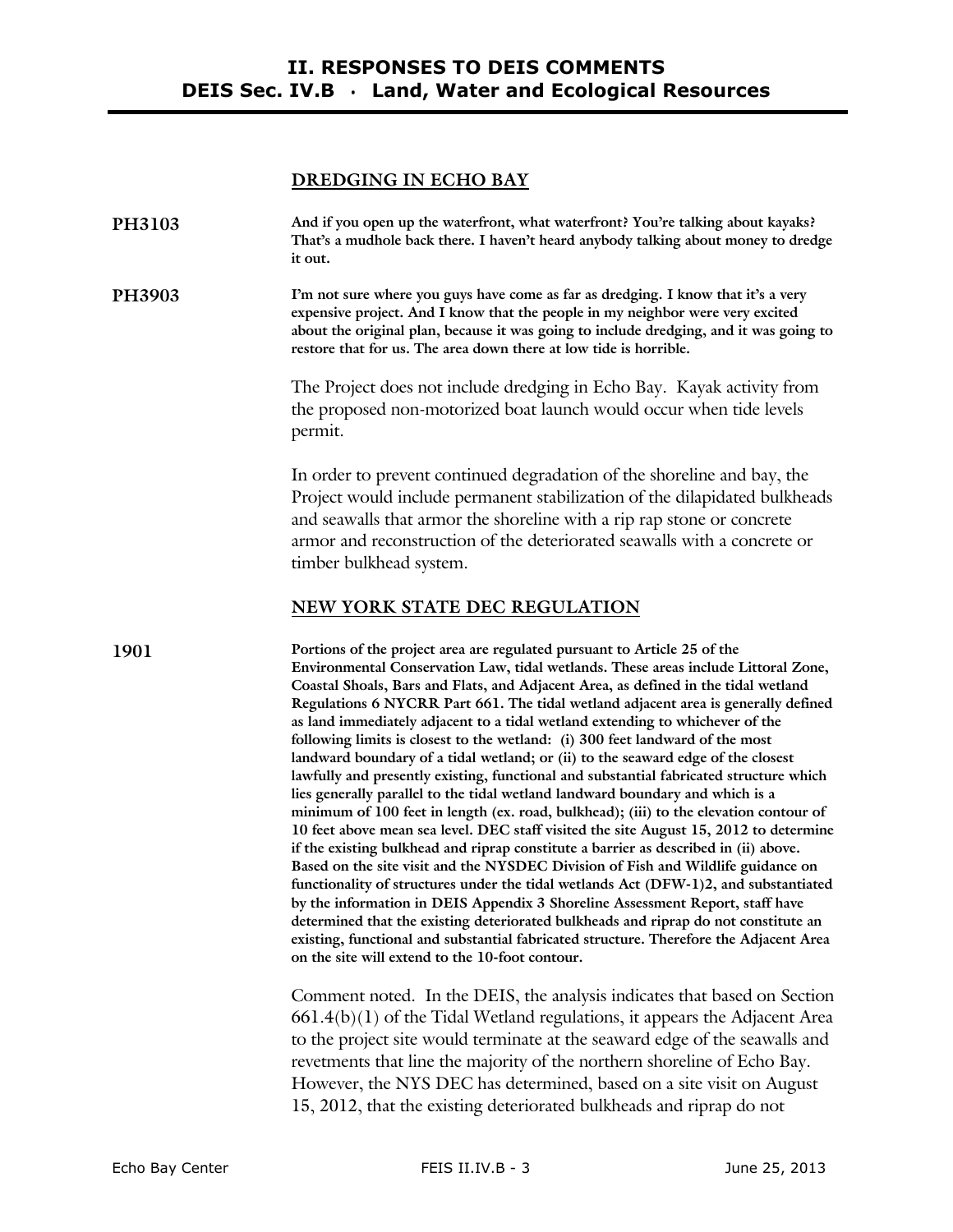constitute an existing, functional and substantial fabricated structure. Therefore the Adjacent Area on the site will extend to the 10-foot contour. If direct wetland disturbance or Adjacent Area disturbance is proposed, a NYSDEC permit is required regardless of the size of those areas.

**1902 It is not possible at this time to definitely identify the adjacent area boundary. DEC's standard for determining the 10-foot elevation is North American Vertical Datum 88 (NAVD88). However the plans are in NAVD29 which requires a 1.05 foot adjustment. The following comments are based on the adjacent area ending at approximately the 11-foot contour as shown on the plans. Based on the Drawings, dated 01/29/2013, and the plans in Appendix 3, it appears that the following actions are subject to regulation under Part 661. The column with heading 'Compatibility' refers to the classification of the action under Part 661.5(b) as "Generally Compatible" with the wetland or "Presumptively Incompatible".** 

| Action                                                                                                                                               | <b>Jurisdictional Area</b>                                             | Compatibility                                           |
|------------------------------------------------------------------------------------------------------------------------------------------------------|------------------------------------------------------------------------|---------------------------------------------------------|
| Bulkhead replacement, restoration, or<br>modification or the construction of new<br>groins, bulkheads or other shoreline<br>stabilization structures | Littoral Zone, Coastal<br>Shoals, Bars and Flats,<br>and Adjacent Area | Generally<br>compatible                                 |
| Fill (including bulkhead or riprap<br>installation, re-construction or non-                                                                          | <b>Adjacent Area</b>                                                   | Generally<br>compatible                                 |
| functioning structure, and habitat<br>enhancement)                                                                                                   | <b>Littoral Zone and Coastal</b><br>Shoals, Bars and Flats             | Presumptively<br>Incompatible                           |
| Dredging (including habitat enhancement)                                                                                                             | Littoral Zone, Coastal<br>Shoals, Bars and Flats,<br>and Adjacent Area | Presumptively<br>Incompatible                           |
| Installing a floating dock(s) totaling 200<br>square feet or more in area                                                                            | Littoral Zone and Coastal<br><b>Shoals, Bars and Flats</b>             | Generally<br>compatible                                 |
| Discharge of stormwater to tidal wetlands<br>under a State Pollutant Discharge<br><b>Elimination System permit</b>                                   | Littoral Zone, Coastal<br>Shoals, Bars and Flats,<br>and Adjacent Area | Permit<br>required - no<br>compatibility<br>designation |

Both the DEIS Project and FEIS Project are regulated under Chapter 25 of the Environmental Conservation Law at Section 661 and would require a NYS DEC permit.

**1903 The DEIS does not state for what purpose the stone building adjacent to the concrete pier is being restored. It appears this may not be a functional structure, in which case the restoration would be considered new construction and its compatibility would depend on its proposed use.** 

| Construction of commercial and industrial<br>use facilities, and public and semi-public<br>buildings - requiring water access     | <b>Adjacent Area</b> | Generally<br>compatible       |
|-----------------------------------------------------------------------------------------------------------------------------------|----------------------|-------------------------------|
| Construction of commercial and industrial<br>use facilities, and public and semi-public<br>buildings - not requiring water access | <b>Adjacent Area</b> | Presumptively<br>Incompatible |

Echo Bay Center **FEIS II.IV.B - 4** June 25, 2013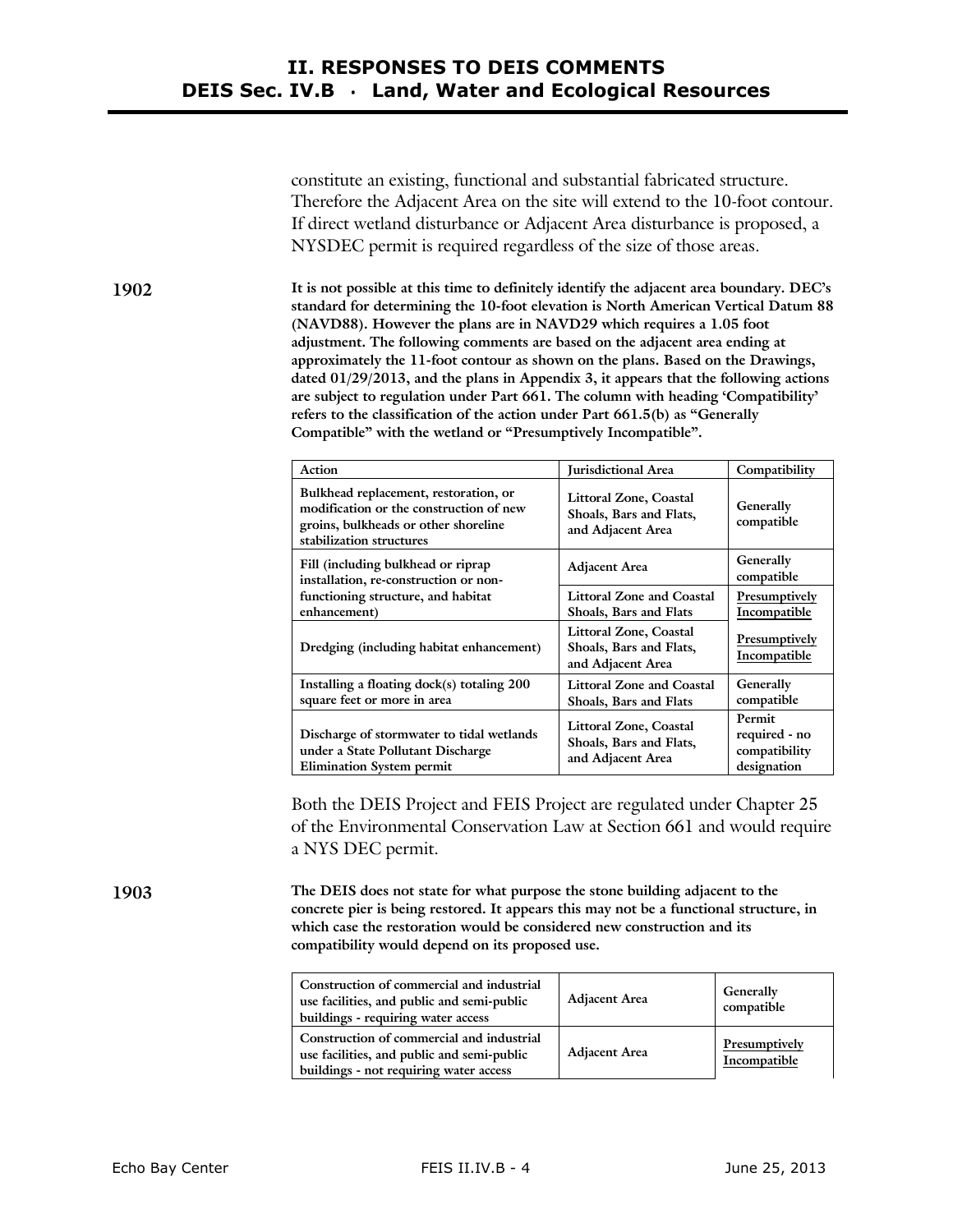|      | Littoral Zone, Coastal<br>Substantial restoration or reconstruction of<br>Generally                                                                                                                                                                                                                                                                                                                                                                                                                                                                                                                                                                                                                                                                                                                                                                                                                                                                                                                                                                                                |
|------|------------------------------------------------------------------------------------------------------------------------------------------------------------------------------------------------------------------------------------------------------------------------------------------------------------------------------------------------------------------------------------------------------------------------------------------------------------------------------------------------------------------------------------------------------------------------------------------------------------------------------------------------------------------------------------------------------------------------------------------------------------------------------------------------------------------------------------------------------------------------------------------------------------------------------------------------------------------------------------------------------------------------------------------------------------------------------------|
|      | Shoals, Bars and Flats,<br>existing functional structures<br>compatible<br>and Adjacent Area                                                                                                                                                                                                                                                                                                                                                                                                                                                                                                                                                                                                                                                                                                                                                                                                                                                                                                                                                                                       |
|      | Docking or mooring facilities should establish a facility perimeter - the area<br>including all structures and the footprint within which vessels are docked or moored.<br>This will be a requirement of the DEC permit applications. Relocation of floating<br>docks within an established perimeter does not require a permit.                                                                                                                                                                                                                                                                                                                                                                                                                                                                                                                                                                                                                                                                                                                                                   |
|      | Comment noted. Details for the rehabilitation of the stone building and<br>docking or mooring facilities would be provided as part of the DEC<br>permit application.                                                                                                                                                                                                                                                                                                                                                                                                                                                                                                                                                                                                                                                                                                                                                                                                                                                                                                               |
| 1904 | Even if an action is deemed generally compatible, the project must still meet the tidal<br>wetland Regulations' issuance standards which include the requirement that the<br>project:<br>- will not have an undue adverse impact on the present or potential value of the<br>affected tidal wetland area or adjoining or nearby tidal wetland<br>- is reasonable and necessary, taking into account such factors as reasonable<br>alternatives to the proposed regulated activity and the degree to which the activity<br>requires water access or is water dependent                                                                                                                                                                                                                                                                                                                                                                                                                                                                                                              |
|      | Comment noted. Details related to the wetland Regulations' issuance<br>standards would be provided as part of the DEC permit application.                                                                                                                                                                                                                                                                                                                                                                                                                                                                                                                                                                                                                                                                                                                                                                                                                                                                                                                                          |
| 1905 | In addition, the following variances from development restrictions (Part 661.6) may<br>be required, depending on the determination of adjacent area boundary:<br>The minimum setback of all hard surface driveways, roads, parking lots and<br>(i)<br>similar impervious surfaces exceeding 500 square feet in size (Echo Bay Walk)<br>as well as overhead utility line poles is 75 feet from any tidal wetland.<br>Coverage by existing and new structures and other impervious surfaces of more<br>(ii)<br>than 20 percent of the adjacent area; coverage of 3,000 square feet or less of<br>adjacent area on any individual lot by existing and new structures and over<br>impervious surfaces is allowed.<br>DEC staff believes the 'Echo Bay Walk' will be capable of meeting the variance<br>requirements.                                                                                                                                                                                                                                                                   |
|      | Comment noted.                                                                                                                                                                                                                                                                                                                                                                                                                                                                                                                                                                                                                                                                                                                                                                                                                                                                                                                                                                                                                                                                     |
| 1906 | DEC staff has concerns with the primary shore treatment. Although Section 661.5<br>(use Guidelines) indicates that construction of shoreline stabilization structures is a<br>generally compatible use, the proposed shoreline treatment constitutes substantial fill<br>as well as dredging. The proposed shoreline stabilization appears to cover a large area<br>of mapped shoals and mudflats. The plan's lack of key benchmarks such as mean high<br>water, mean sea level, and the contours relative to mean sea level made it difficult to<br>determine the amount of disturbance, but it appears that approximately 0.5 acre of<br>fill, and possibly excavation, is proposed for the shoreline protection and associated<br>'wetland planting shelf'. The current design may not be capable of meeting permit<br>issuance standards unless the rip-rap is moved landward, with corresponding<br>adjustments in the location of the 'Echo Bay Walk' esplanade. The proposed wetland<br>planting shelf may offer benefits to the wetland such that the disturbance could be |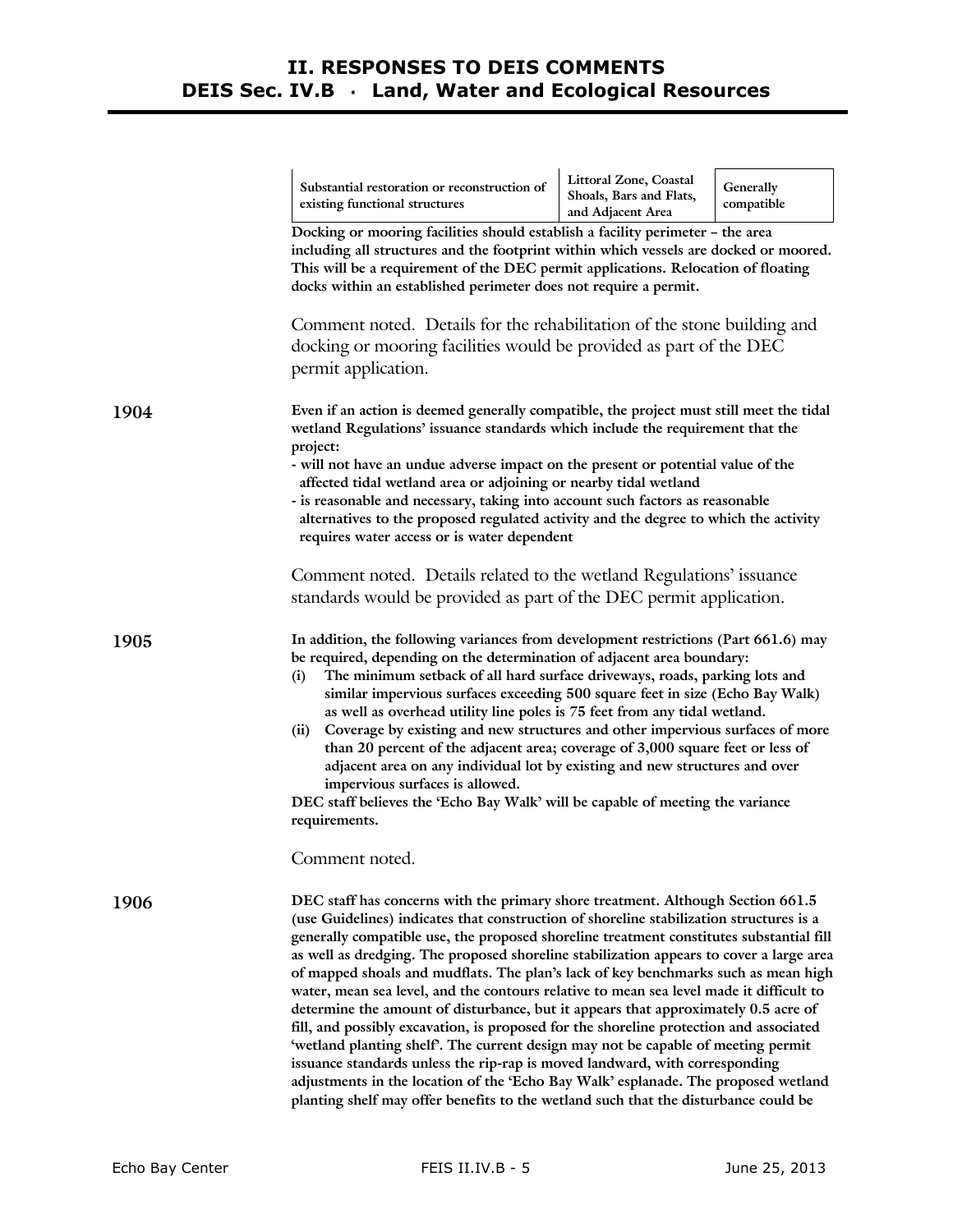|      | permitted. Installation of vegetative screening in key locations to protect certain<br>habitat functions may also be needed.                                                                                                                                                                                                                                                                                                                                                                                                                                                                                                                                                                                                                                                                                                                                                                                                                                                                                                                                                                                                                                                                                                                                                                                                                                                                                                                                          |
|------|-----------------------------------------------------------------------------------------------------------------------------------------------------------------------------------------------------------------------------------------------------------------------------------------------------------------------------------------------------------------------------------------------------------------------------------------------------------------------------------------------------------------------------------------------------------------------------------------------------------------------------------------------------------------------------------------------------------------------------------------------------------------------------------------------------------------------------------------------------------------------------------------------------------------------------------------------------------------------------------------------------------------------------------------------------------------------------------------------------------------------------------------------------------------------------------------------------------------------------------------------------------------------------------------------------------------------------------------------------------------------------------------------------------------------------------------------------------------------|
|      | Comment noted. Details related to the shoreline stabilization design and<br>key benchmarks would be provided as part of the DEC permit application.                                                                                                                                                                                                                                                                                                                                                                                                                                                                                                                                                                                                                                                                                                                                                                                                                                                                                                                                                                                                                                                                                                                                                                                                                                                                                                                   |
| 1907 | DEC recommends the applicant schedule a pre-application meeting with staff to<br>discuss these shoreline features and the permit issuance standards.                                                                                                                                                                                                                                                                                                                                                                                                                                                                                                                                                                                                                                                                                                                                                                                                                                                                                                                                                                                                                                                                                                                                                                                                                                                                                                                  |
|      | Comment noted.                                                                                                                                                                                                                                                                                                                                                                                                                                                                                                                                                                                                                                                                                                                                                                                                                                                                                                                                                                                                                                                                                                                                                                                                                                                                                                                                                                                                                                                        |
| 1908 | Pursuant to Article 15 of the Environmental Conservation Law, Use & Protection of<br>Waters, a permit is required for excavation or fill in navigable waters. A Water<br>Quality Certification is required pursuant to Section 401 of U.S. Public Law 95-217,<br>and 33 USC 1341 of 1977, 1984. In NYS, issuance of these federal certifications has<br>been delegated to DEC. Based on the information provided, it appears that a Part<br>608 permit and Section 401 Water Quality Certification will be required for the<br>shoreline erosion protection and the 'wetland planting shelf'. As with the tidal<br>wetland regulations, the proposal must meet permit issuance standards of reasonable<br>and necessary and not cause unreasonable, uncontrolled or unnecessary damage to<br>the natural resources of the state. The same concerns with the shoreline protection as<br>are identified in the Tidal Wetlands section will apply. Any open-pile dock would not<br>require a Protection of Waters Permit from DEC for docks and moorings. Per Part<br>608.4, structures are not subject to a dock permit from DEC if placed on, in or<br>above state-owned lands under water where a lease or other appropriate conveyance<br>of interest authorizing the use and occupancy of such lands has been obtained from<br>the NYS Commissioner of General Services. This does not affect DEC jurisdiction<br>over docks or mooring pursuant to tidal wetlands. |
|      | Comment noted.                                                                                                                                                                                                                                                                                                                                                                                                                                                                                                                                                                                                                                                                                                                                                                                                                                                                                                                                                                                                                                                                                                                                                                                                                                                                                                                                                                                                                                                        |
| 1909 | This project will require coverage under the SPDES General Permit for Stormwater<br>Discharges from construction Activity (GP-0-10-001). The City of New Rochelle, as<br>a Municipal Separate Storm Sewer System (MS4), will be responsible for reviewing<br>and approving the Stormwater Pollution Prevention Plan (SWPPP).                                                                                                                                                                                                                                                                                                                                                                                                                                                                                                                                                                                                                                                                                                                                                                                                                                                                                                                                                                                                                                                                                                                                          |
|      | Comment noted. As described in DEIS Section IV.C Utilities, the<br>Stormwater Management Plan for the Project would comply with all<br>regulations and requirements of the NYSDEC SPDES General Permit For<br>Stormwater Discharges From Construction Activity (GP-0-10-001). As<br>such, the proposed stormwater management design has been prepared in<br>compliance with the requirements for a redevelopment project as outlined<br>in Chapter 9 of the NYSDEC's New York State Stormwater Management<br>Design Manual, dated August 2010.                                                                                                                                                                                                                                                                                                                                                                                                                                                                                                                                                                                                                                                                                                                                                                                                                                                                                                                        |
| 1910 | Staff have no comments on the remediation concept plan outlined in the DEIS. As<br>indicated in the response to the Draft Scoping Document, if the project sponsor or<br>the City intends to participate in the Brownfields Cleanup Program (BCP), then a<br>new application for remediation of the current project area will be required. DEC                                                                                                                                                                                                                                                                                                                                                                                                                                                                                                                                                                                                                                                                                                                                                                                                                                                                                                                                                                                                                                                                                                                        |
|      |                                                                                                                                                                                                                                                                                                                                                                                                                                                                                                                                                                                                                                                                                                                                                                                                                                                                                                                                                                                                                                                                                                                                                                                                                                                                                                                                                                                                                                                                       |